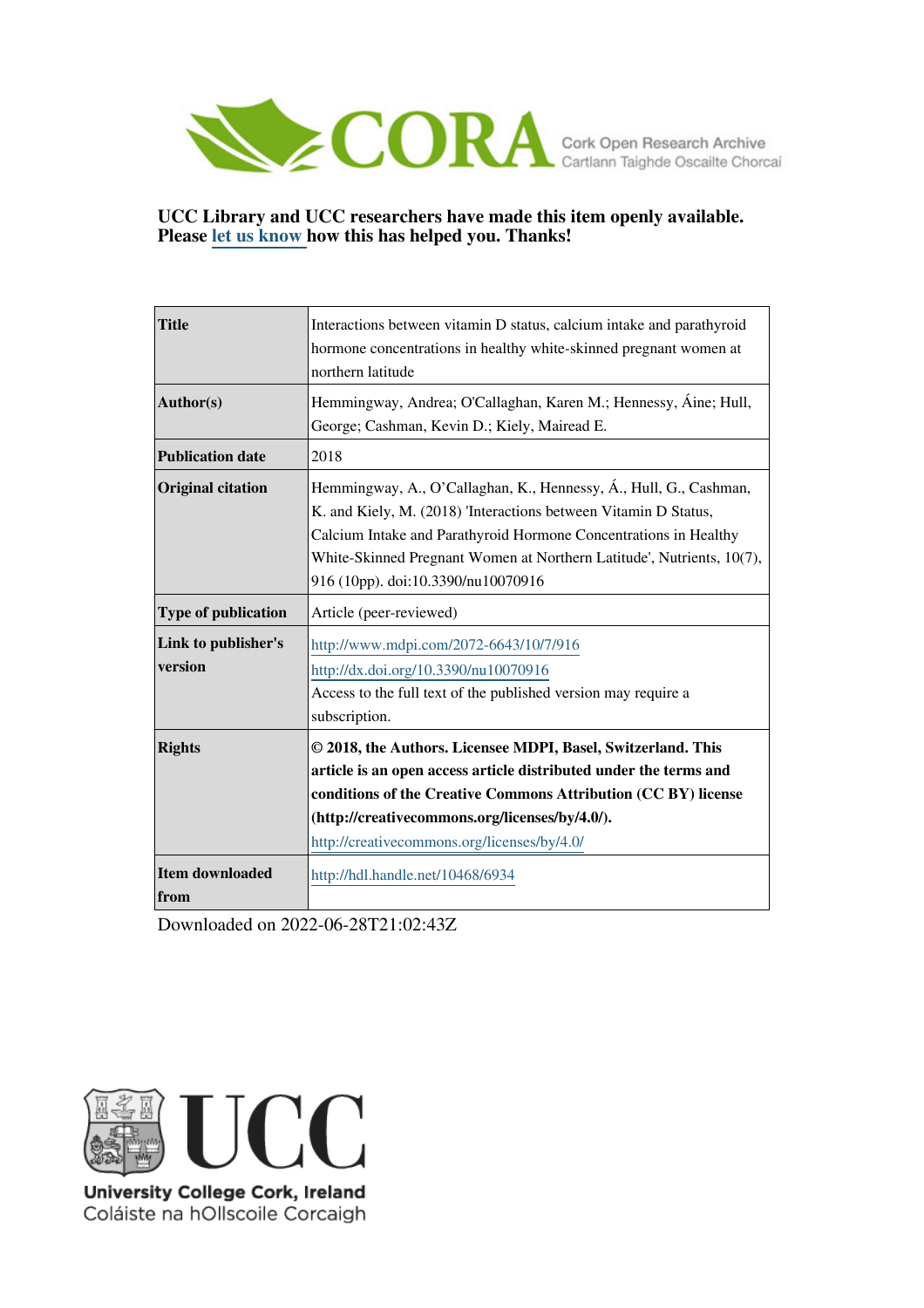

*Article*

# **Interactions between Vitamin D Status, Calcium Intake and Parathyroid Hormone Concentrations in Healthy White-Skinned Pregnant Women at Northern Latitude**

**Andrea Hemmingway 1,2, Karen M. O'Callaghan 1,2 , Áine Hennessy 1,2, George L. J. Hull <sup>1</sup> , Kevin D. Cashman 1,3 [ID](https://orcid.org/0000-0002-8185-1039) and Mairead E. Kiely 1,2,\* [ID](https://orcid.org/0000-0003-0973-808X)**

- <sup>1</sup> Cork Centre for Vitamin D and Nutrition Research, School of Food and Nutritional Sciences, University College Cork, T12 Y337 Cork, Ireland; andrea.hemmingway@ucc.ie (A.H.); karenocall@gmail.com (K.M.O.); a.hennessy@ucc.ie (Á.H.); george.hull@ucc.ie (G.L.J.H.); k.cashman@ucc.ie (K.D.C.)
- <sup>2</sup> The Irish Centre for Fetal and Neonatal Translational Research (INFANT), University College Cork, T12 Y337 Cork, Ireland
- <sup>3</sup> Department of Medicine, University College Cork, T12 Y337 Cork, Ireland
- **\*** Correspondence: m.kiely@ucc.ie; Tel.: +35-32-1490-3394

Received: 18 June 2018; Accepted: 11 July 2018; Published: 17 July 2018



**Abstract:** Adverse effects of low vitamin D status and calcium intakes in pregnancy may be mediated through functional effects on the calcium metabolic system. Little explored in pregnancy, we aimed to examine the relative importance of serum 25-hydroxyvitamin D (25(OH)D) and calcium intake on parathyroid hormone (PTH) concentrations in healthy white-skinned pregnant women. This cross-sectional analysis included 142 participants (14  $\pm$  2 weeks' gestation) at baseline of a vitamin D intervention trial at 51.9 °N. Serum 25(OH)D, PTH, and albumin-corrected calcium were quantified biochemically. Total vitamin D and calcium intakes (diet and supplements) were estimated using a validated food frequency questionnaire. The mean  $\pm$  SD vitamin D intake was  $10.7 \pm 5.2$  µg/day. With a mean  $\pm$  SD serum 25(OH)D of 54.9  $\pm$  22.6 nmol/L, 44% of women were  $\lt$ 50 nmol/L and 13%  $\lt$ 30 nmol/L. Calcium intakes (mean  $\pm$  SD) were 1182  $\pm$  488 mg/day and 23% of participants consumed <800 mg/day. The mean  $\pm$  SD serum albumin-adjusted calcium was 2.2  $\pm$  0.1 mmol/L and geometric mean (95% CI) PTH was 9.2 (8.4, 10.2) pg/mL. PTH was inversely correlated with serum 25(OH)D ( $r = -0.311$ ,  $p < 0.001$ ), but not with calcium intake or serum calcium (*r* = −0.087 and 0.057, respectively, both *p* > 0.05). Analysis of variance showed that while serum 25(OH)D (dichotomised at 50 nmol/L) had a significant effect on PTH (*p* = 0.025), calcium intake (<800, 800–1000, ≥1000 mg/day) had no effect (*p* = 0.822). There was no 25(OH)D-calcium intake interaction effect on PTH  $(p = 0.941)$ . In this group of white-skinned women with largely sufficient calcium intakes, serum 25(OH)D was important for maintaining normal PTH concentration.

**Keywords:** vitamin D; 25-hydroxyvitamin D; calcium; parathyroid hormone; pregnancy

# **1. Introduction**

Nutritional adequacy during pregnancy is required for normal fetal development, prevention of maternal malnutrition and to support healthy perinatal outcomes [\[1\]](#page-8-0). Despite widespread evidence of low vitamin D status among pregnant women and newborn infants [\[2–](#page-8-1)[7\]](#page-8-2), antenatal vitamin D supplementation is not mandated in many jurisdictions due to conflicted evidence for a beneficial effect from randomised controlled trials on perinatal outcomes [\[8,](#page-8-3)[9\]](#page-8-4). However, the trials to date

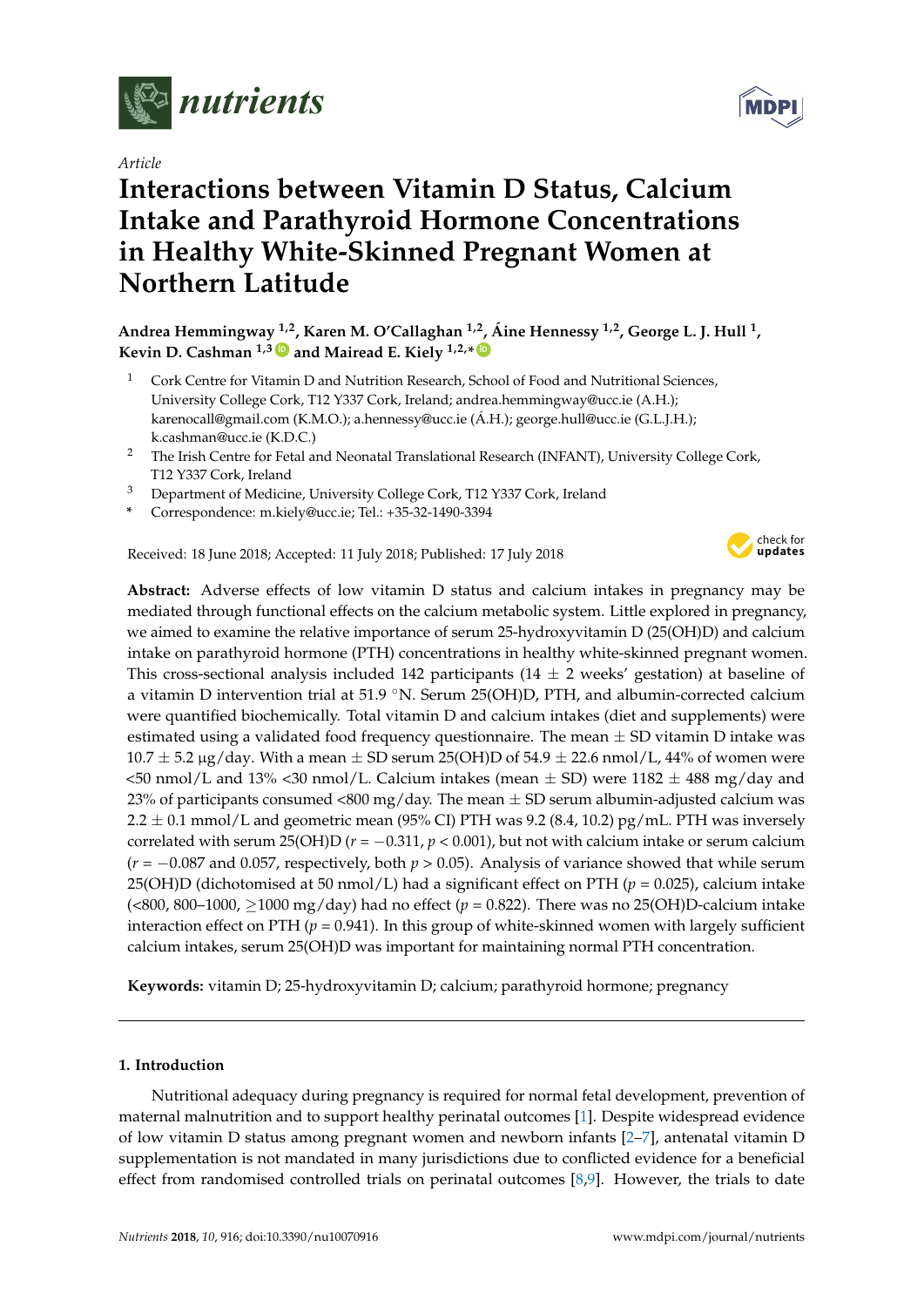have been few in number and relatively small [\[8,](#page-8-3)[9\]](#page-8-4) and many studies have observed associations between low maternal serum 25-hydroxyvitamin D (25(OH)D) concentrations and adverse perinatal outcomes [\[10\]](#page-8-5). At a minimum, low vitamin D status in pregnant women should be avoided and current recommendations for vitamin D intakes and status for the general population have been extended to pregnancy [\[11](#page-8-6)[–13\]](#page-8-7). Recent studies have demonstrated that maintenance of maternal 25(OH)D  $\geq$ 50 nmol/L in late gestation would prevent umbilical cord 25(OH)D falling below 25–30 nmol/L, a threshold indicative of an increased risk of nutritional rickets [\[14,](#page-8-8)[15\]](#page-8-9).

Calcium intakes vary 5-fold worldwide and cultural, social, and food availability factors all contribute to low calcium intakes, which are common [\[16](#page-8-10)[,17\]](#page-8-11). In the context of pregnancy, low calcium intakes may increase the risk of hypertensive disorders, particularly preeclampsia [\[18\]](#page-8-12). Vitamin D and calcium metabolism undergo many adaptations during pregnancy [\[19\]](#page-9-0). For example, concentrations of parathyroid hormone (PTH) decrease [\[20\]](#page-9-1), and although the inverse association between 25(OH)D and PTH remains, it is somewhat attenuated [\[21\]](#page-9-2). The active form of vitamin  $D_3$ , 1,25-dihydroxycholecalciferol (1,25(OH)<sub>2</sub>D<sub>3</sub>), functions within the calcium metabolic system to maintain serum calcium levels under homeostatic control [\[11\]](#page-8-6). A sustained low 25(OH)D concentration, which limits production of  $1,25(OH)_{2}D_{3}$ , ultimately leads to a slight decrease in serum calcium levels, triggering the secretion of PTH which stimulates bone resorption [\[22\]](#page-9-3). Thus, secondary hyperparathyroidism refers to elevation of PTH resulting from low 25(OH)D [\[23\]](#page-9-4) and represents a functional vitamin D deficiency, encompassing a sub-group of those with low 25(OH)D concentrations.

Recently, we [\[24\]](#page-9-5) and others [\[25\]](#page-9-6) have explored the concept of functional vitamin D deficiency in pregnancy, where adverse effects of low 25(OH)D are mediated through a functional impact on the calcium metabolic system. Inadequacy of calcium intake may also increase PTH concentrations and impact perinatal outcomes in this manner. Little explored in pregnancy, we aimed to examine the relative importance of serum 25(OH)D and calcium intake on PTH concentrations among healthy white-skinned pregnant women.

# **2. Materials and Methods**

## *2.1. Study Design and Participants*

This cross-sectional analysis is of baseline data from a randomised controlled dietary intervention trial designed to identify the maternal vitamin D intake in pregnancy that would maintain serum 25(OH)D in late gestation at a concentration sufficient to keep umbilical cord  $25(OH)D \ge 25-30$  nmol/L [\[14\]](#page-8-8). The study was a three-arm, parallel, dose-response, double-blind, placebo-controlled randomised trial of vitamin  $D_3$  supplementation. The power calculation was based on similar dose-response studies of vitamin D nutritional requirements designed by our research group, whereby 31 participants per arm is adequate to detect a 10 nmol/L difference in 25(OH)D concentrations and provide a 90% power to demonstrate a dose-response relation with slope 1.5 and alpha equal to 0.05 [\[26](#page-9-7)[–29\]](#page-9-8). This study was conducted throughout the year because it was a pregnancy study, with three assessment points across gestation, unlike our previous trials in non-pregnant groups which were conducted during winter time. To enable a season-specific analysis and account for a potentially higher dropout rate in late gestation than we would usually see, the sample size was increased to 48 per arm (144 in total). From enrolment, at  $\leq$ 18 weeks' gestation, to late pregnancy, women were randomised to receive 10 or 20  $\mu$ g/day (400 or 800 IU) vitamin D<sub>3</sub> or placebo.

Healthy pregnant women were recruited between November 2014 and April 2016, with Cork University Maternity Hospital, Cork, Ireland (51.9 °N) being the primary recruitment centre. Women were deemed eligible to participate if they were  $\geq$ 18 years of age, white-skinned, in general good health, not identified as having a high-risk pregnancy and with a gravidae of  $\leq$ 18 weeks' gestation. Exclusion criteria included current smoking, vegan diet, illness or medical condition, consumption of medications known to interfere with vitamin D metabolism and consumption of supplemental vitamin D (>10  $\mu$ g/day) or calcium (>650 mg/d) prior to randomisation.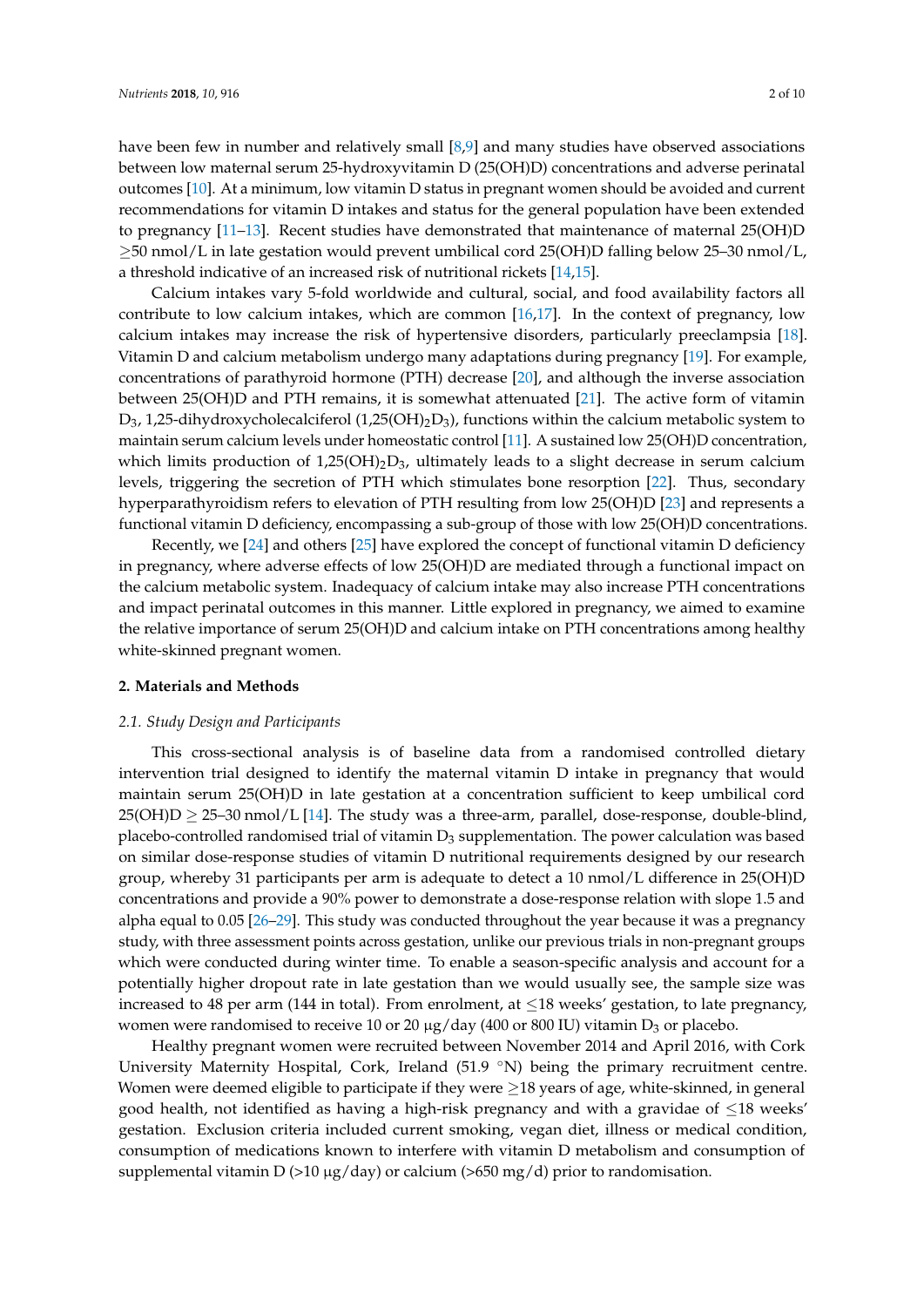Study visits took place at the Human Nutrition Studies Unit at the Cork Centre for vitamin D and Nutrition Research, University College Cork, Cork, Ireland, with the baseline visit at mean  $\pm$  SD of  $14 \pm 2$  weeks' gestation. At baseline, trained researchers collected information on general health, lifestyle and socio-demographics. Habitual calcium and vitamin D intakes were estimated using a specifically designed and validated quantitative food frequency questionnaire [\[30\]](#page-9-9). The food frequency questionnaire was interviewer administered to improve precision and the validity coefficient for vitamin D intakes was 0.92 (95% CI; 0.80–0.97) [\[30\]](#page-9-9). Height and weight were measured for calculation of BMI (Leicester height measure, CMS Weighing Equipment Ltd., London, UK; digital weighing scales, SECA Ltd., Birmingham, UK). Non-fasting blood samples were collected, processed to serum, and stored at −80 ◦C within 3 h of collection.

The study was conducted in accordance with the Declaration of Helsinki guidelines and ethical approval was obtained from the Clinical Research Ethics Committee of the Cork Teaching Hospitals (ECM4(o)04/02/14). The trial is registered at the United States National Institutes of Health Clinical Trials Registry [\(www.clinicaltrials.gov\)](www.clinicaltrials.gov), ID: NCT02506439. Written informed consent was provided by all participants prior to study commencement.

#### *2.2. Biochemical Analysis*

#### 2.2.1. Serum 25(OH)D

The method used to measure 25(OH)D in our laboratory has been detailed previously [\[5\]](#page-8-13). Briefly, individually quantified  $25(OH)D_2$  and  $25(OH)D_3$  were summed to calculate total  $25(OH)D$ . Serum  $25(OH)D<sub>2</sub>$  and  $25(OH)D<sub>3</sub>$  concentrations were measured using liquid chromatography-tandem mass spectrometry (LC-MS/MS) on a Waters Acquity Ultra-Performance Liquid Chromatography system coupled to an Acquity Triple Quadrupole TQD mass spectrometer detector (Waters, Milford, MA, USA). Method validation used four levels of serum-based NIST (National Institute of Standards and Technology, Gaithersburg, MD, USA) certified quality assurance material (SRM 972) and quality control materials, purchased from Chromsystems (Munich, Germany), were assayed in parallel to all samples. NIST calibrators (SRM 2972) were used throughout the analysis. The limit of detection (LoD) for 25(OH) $D_3$  and 25(OH) $D_2$  was 0.31 and 0.44 nmol/L, respectively. The limit of quantitation (LoQ) for 25(OH)D<sub>3</sub> and 25(OH)D<sub>2</sub> was 1.03 and 1.43 nmol/L, respectively. The intra- and inter- assay coefficient of variations (CVs) for both metabolites were <6% and <5%, respectively. The CDC vitamin D Standardization Certification program accredits the laboratory of the Cork Centre for vitamin D and Nutrition Research and the laboratory participates in the vitamin D External Quality Assessment Scheme (DEQAS) (Charring Cross Hospital, London, UK).

# 2.2.2. Serum PTH

Serum intact PTH was quantified using an enzyme-linked immunosorbent assay (ELISA) (MD Biosciences Inc., Oakdale, MN, USA) on the automated Dynex DS2® ELISA processing platform (Dynex Technologies, Chantilly, VA, USA). Designed to measure biologically intact PTH 1–84, the assay utilizes two purified goat polyclonal antibodies. Mid-region and C-terminal PTH 39–84 is bound by a biotinylated antibody, while a horseradish peroxidase conjugated antibody binds N-terminal PTH 1–34 and is the detection antibody. The intra- and inter-assay CVs for intact PTH were <3%.

### 2.2.3. Serum Calcium

Colorimetric and immunoturbidimetric assays were used to measure serum calcium and albumin, respectively, on the Randox Monaco Automated Clinical Chemistry Analyser (Randox Laboratories Ltd., Co. Antrim, UK). Serum calcium was corrected for albumin as follows: corrected calcium (mmol/L) = measured total calcium (mmol/L) +  $0.02 \times (40 - \text{serum albumin } (g/L))$ , where 40 represents the average albumin level in  $g/L$  [\[31\]](#page-9-10). The mean inter-assay CV was 3%.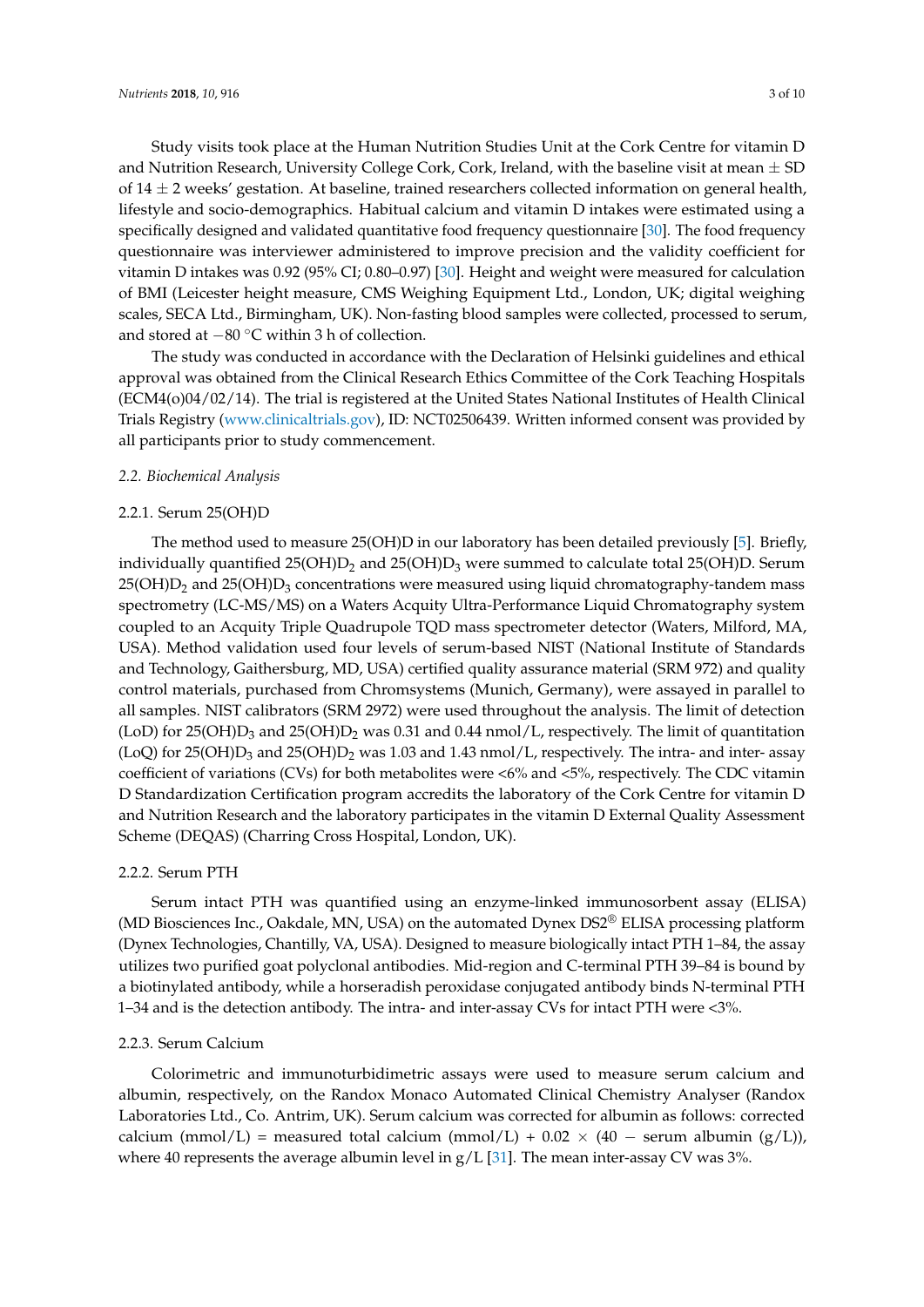#### *2.3. Statistical Analysis*

Statistical analysis was performed using IBM SPSS<sup>®</sup> version 24.0 (IBM Corp., Armonk, NY, USA) software for Windows™ on 142 complete baseline datasets without imputation. Two participants did not have a blood sample at the baseline visit and were excluded from the current analysis. Participant characteristics are presented as mean  $\pm$  SD and percentage (frequency), as appropriate. PTH was natural log-transformed and log PTH was used in analysis; PTH is reported as geometric mean (95% CI). BMI, maternal age, and gestational age were investigated as potential covariates in both continuous and categorical analysis of the calcium metabolic system. In continuous analysis, partial correlations indicated little influence of any covariate and thus zero-order Pearson's correlations are reported. For the categorical analysis, because there was no significant relationship between any potential covariate and PTH, ANOVA rather than analysis of covariance(ANCOVA) was used. The two-way ANOVA, with PTH as the dependent term, included categorical 25(OH)D, calcium intake and a 25(OH)D-calcium intake interaction term. Serum 25(OH)D concentrations were dichotomised at 50 nmol/L, the current individual target for 25(OH)D and calcium intakes were stratified at 800 and 1000 mg/day, reflecting the estimated average requirement (EAR) and recommended dietary allowance (RDA) [\[11\]](#page-8-6). ANOVA was repeated using a 25(OH)D cut-off of 75 nmol/L [\[32\]](#page-9-11).

# **3. Results**

<span id="page-4-0"></span>Participant characteristics in this cross-sectional analysis are shown in Table [1.](#page-4-0) The age of participants ranged from 21 to 41 years with a mean of 33  $\pm$  4 years. Mean BMI was 25.8  $\pm$  4.3 kg/m<sup>2</sup>; 49% of participants had a normal BMI, 37% were overweight, and 13% were obese. 78% of participants had their baseline visit in winter (defined as November to May), and visits took place at a mean gestational age of  $14.3 \pm 1.8$  weeks.

| <b>Characteristic</b>                              | Value           |
|----------------------------------------------------|-----------------|
| Age (years)                                        | $33.4 \pm 3.8$  |
| BMI $(kg/m^2)$                                     | $25.8 + 4.3$    |
| Nulliparous                                        | 32.4 (46)       |
| University Education                               | 70.4 (100)      |
| Winter season at baseline<br>$vis$ it <sup>1</sup> | 77.5 (110)      |
| Gestational Age at visit (weeks)                   | $14.3 \pm 1.8$  |
| Vitamin D supplement user                          | 68.3 (97)       |
| Calcium supplement user                            | 23.2(33)        |
| Vitamin D intake ( $\mu$ g/day) <sup>2</sup>       | $10.7 \pm 5.2$  |
| Calcium intake (mg/day) <sup>2</sup>               | $1182 \pm 488$  |
| Serum 25(OH)D (nmol/L)                             | $54.9 \pm 22.6$ |
| Serum PTH (pg/mL)                                  | 9.2(8.4, 10.2)  |
| Serum calcium (mmol/L) <sup>3</sup>                | $2.2 + 0.1$     |
|                                                    |                 |

**Table 1.** Sample characteristics of participants (*n* = 142)

Data are presented as mean ± SD or % (frequency). PTH is presented as geometric mean (95% CI). BMI, body mass index; 25(OH)D, 25-hydroxyvitamin D; PTH, parathyroid hormone.  $^1$  Winter: November through May.  $^2$  Includes intake from diet and supplements. <sup>3</sup> Serum albumin-corrected calcium.

Mean vitamin D and calcium intakes were  $10.7 \pm 5.2 \mu g/day$  and  $1182 \pm 488 \mu g/day$ , respectively. Calcium intake was <800 mg/day in 23% (being <600 and <500 mg/day in 8% and 4%, respectively) and >1000 mg/day in 63% of participants. Of those with a calcium intake <800 mg/day 41% had an intake in the range of 700–800 mg/day. Mean 25(OH)D concentration was  $54.9 \pm 22.6$  nmol/L; 44% of participants had a 25(OH)D <50 nmol/L, 13% were <30 nmol/L and 23% were  $\geq$ 75 nmol/L. Mean serum albumin-adjusted calcium was  $2.2 \pm 0.1$  mmol/L and geometric mean (95% CI) PTH was 9.2 (8.4, 10.2) pg/mL.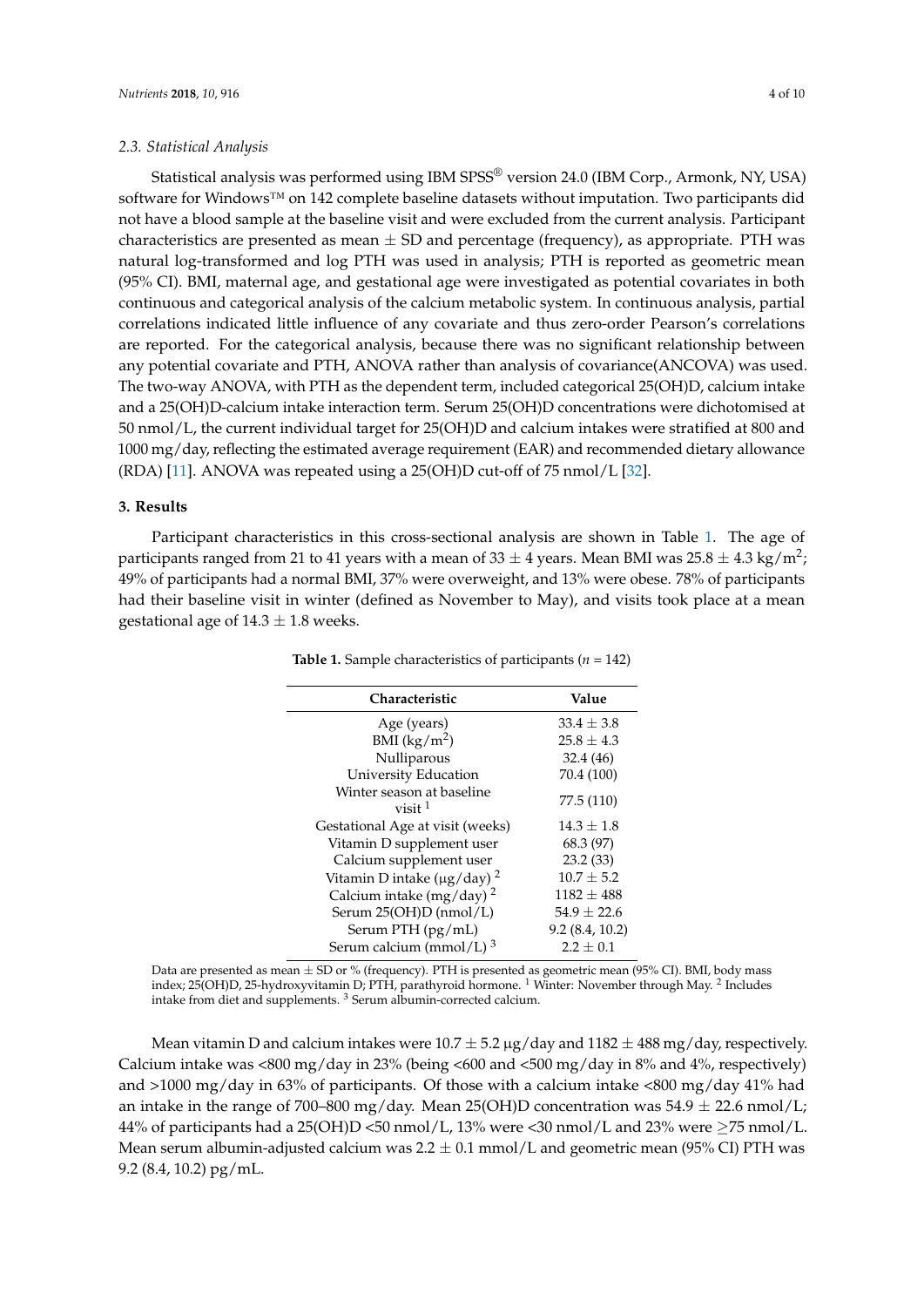Correlations between components of the calcium metabolic system and vitamin D and calcium intakes are presented in Table 2. Serum 25(OH)D was correlated with vitamin D intake ( $r = 0.372$ ,  $p < 0.001$ ) and inversely correlated ( $r = -0.331$ ,  $p < 0.001$ ) with PTH. Vitamin D and calcium intakes were weakly correlated ( $r$  = 0.194,  $p$  = 0.021). PTH was not correlated with vitamin D or calcium intakes or with serum calcium ( $r = -0.132$ ,  $-0.087$  and 0.057, respectively, all  $p > 0.05$ ). Scatterplots of log PTH and 25(OH)D and 25(OH)D and vitamin D intake are available as supplementary Figures S1 and S2. Correlations bet and 25(OH)D and 25(OH)D and 25(OH)D and vitamin D interview  $\frac{1}{2}$ 

<span id="page-5-0"></span>**Table 2.** Correlations between components of the calcium metabolic system, vitamin D, and calcium **Table 2.** Correlations between components of the calcium metabolic system, vitamin D, and calcium intakes (*n* = 142). intakes (*n* = 142).

|                      |                    | 25(OH)D  | Serum Calcium <sup>1</sup> | Vitamin D Intake <sup>2</sup> | Calcium Intake <sup>2</sup> |
|----------------------|--------------------|----------|----------------------------|-------------------------------|-----------------------------|
| <b>PTH</b>           | r                  | $-0.311$ | 0.057                      | $-0.132$                      | $-0.087$                    |
|                      | $(p$ -value)       | (<0.001) | (0.499)                    | (0.118)                       | (0.306)                     |
| 25(OH)D              |                    |          | $-0.092$                   | 0.372                         | 0.064                       |
|                      | $(p$ -value)       |          | (0.276)                    | (<0.001)                      | (0.448)                     |
| <b>Serum</b>         |                    |          |                            | 0.058                         | 0.064                       |
| calcium <sup>1</sup> | $(p$ -value)       |          |                            | (0.493)                       | (0.450)                     |
| Vitamin D            |                    |          |                            |                               | 0.194                       |
| intake <sup>2</sup>  | ( <i>p</i> -value) |          |                            |                               | (0.021)                     |

Data are presented as zero-order Pearson's correlations (*r*) and *p*-values. 25(OH)D, 25 hydroxyvitamin-D; PTH, parathyroid hormone.<sup>1</sup> Serum albumin-corrected calcium. <sup>2</sup> Includes intake from diet and supplements.

The results of an ANOVA to investigate the relative importance of serum 25(OH)D concentration and calcium intake to PTH concentration are graphically depicted in Figure [1.](#page-5-1) PTH differed significantly with serum 25(OH)D strata ( $p = 0.025$ ) but not calcium intake strata ( $p = 0.822$ ). When 25(OH)D was <50 nmol/L, geometric mean PTH was 10.9 (7.8, 15.5), 11.3 (8.6, 14.8) and 10.8 (8.9, 13.0) pg/mL with calcium intakes <800, 800–1000 and  $\geq$ 1000 mg/day, respectively. Concentrations of PTH were lower in each calcium intake group when  $25(OH)D$  was  $\geq 50$  nmol/L (8.6 (6.5, 11.5), 8.7 (6.4, 11.8) and 7.8 (6.6, 9.4)  $pg/mL$ , respectively). There was no evidence of an interaction between 25(OH)D and calcium intake on PTH concentrations ( $p = 0.941$ ). Similar results were obtained when 75 nmol/L was used as a 25(OH)D cut-off (data not shown). PTH concentration was lower when  $25(OH)D \geq 75 \text{ nmol/L}$  ( $p = 0.039$ ) while PTH did not differ by calcium intake strata ( $p = 0.849$ ) and there was no evidence of a nutrient–nutrient interaction on PTH concentrations ( $p = 0.947$ ). was no evidence of a nutrient–nutrient interaction on PTH concentrations  $(p - 0.97)$ 

<span id="page-5-1"></span>

**Figure 1.** PTH concentrations in 142 pregnant women stratified by serum 25(OH)D and calcium intake. PTH values are geometric mean (95% CI). \*ANOVA indicated PTH differed significantly (*p* < 0.05) when  $25(OH)D \ge 50$  nmol/L compared to <50 nmol/L.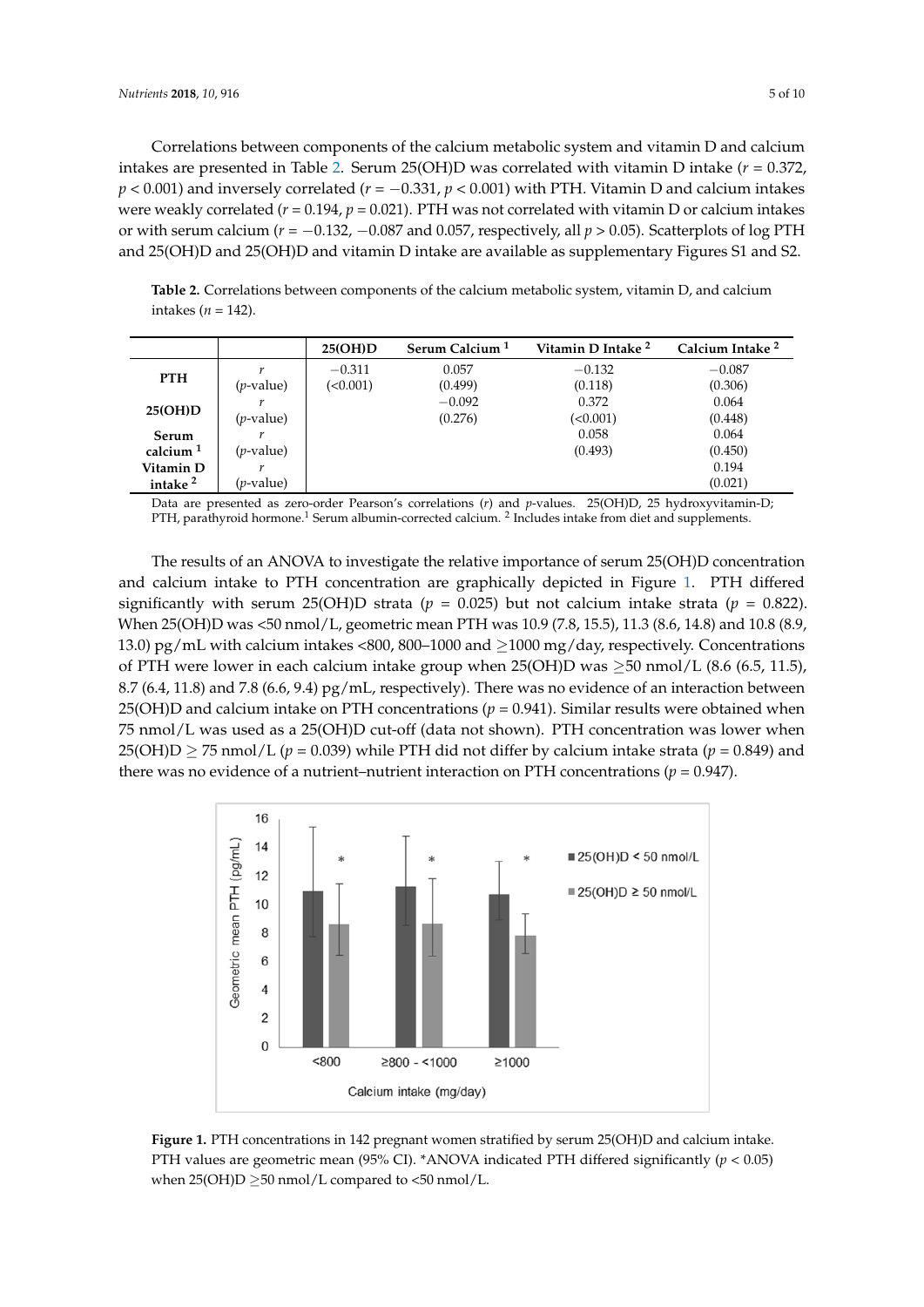# **4. Discussion**

This study among white-skinned pregnant women at Northern latitude has demonstrated that serum 25(OH)D and not calcium intake, influences PTH concentrations. Thus, in this setting, with low vitamin D availability and relatively high calcium intakes, PTH differed with vitamin D status, with no evidence of an interaction between vitamin D and calcium on PTH concentrations. Our data were generated prospectively, using gold standard 25(OH)D analysis, in conjunction with a validated dietary assessment of vitamin D and calcium and was comprehensive in terms of serum calcium and PTH analysis and subject characterisation.

Our main analysis dichotomised 25(OH)D at 50 nmol/L, reflective of the current 25(OH)D sufficiency threshold, as per the Institute of Medicine [\[11\]](#page-8-6). However, alternative vitamin D thresholds have been suggested [\[32\]](#page-9-11) and we previously reported a protective effect of  $25(OH)D \ge 75$  nmol/L against combined preeclampsia and small-for-gestational-age [\[5\]](#page-8-13). Repetition of analysis using this cut-off gave similar results. While a 25(OH)D concentration <30 nmol/L reflects an increased risk of adverse bone consequences [\[11\]](#page-8-6), only 13% of this sample were <30 nmol/L, and thus, a robust analysis stratified by calcium intake was not possible due to small cell sizes.

Vitamin D intakes were higher in this study than in a group of nationally representative Irish women [\[33\]](#page-9-12), likely as a result of greater supplement use and reflective of increased nutritional awareness during pregnancy. Similarly, the mean calcium intake in this group was >1000 mg/day, a higher intake than adult women in the general Irish population [\[34\]](#page-9-13). However, inadequate calcium intakes are common worldwide; an estimated 3.5 billion people are at risk and this is particularly frequent in low resource settings [\[35,](#page-9-14)[36\]](#page-9-15). We defined a low calcium intake as below the EAR of 800 mg/day [\[11\]](#page-8-6). The EAR is set on the basis of meeting the calcium intake needs of 50% of the population and a calcium intake slightly below the EAR may be adequate on an individual basis. Intakes of calcium were 700–800 mg/day in 41% of those with low calcium intake. Investigation of the effects of very low calcium intakes on PTH is of interest but was not possible in this analysis where only 8% and 4% of participants had intakes <600 and <500 mg/day, respectively.

Pregnancy specific studies of the vitamin D-calcium metabolic system are warranted given the substantial metabolic alterations that occur in this system in pregnancy [\[19\]](#page-9-0). These include increases in vitamin D binding protein and  $1,25(OH)<sub>2</sub>D$ , a decrease in PTH and little/no change in serum calcium and 25(OH)D [\[37\]](#page-9-16), which collectively allow maternal physiological adaptation to pregnancy. To the best of our knowledge we present the first report of the effects of 25(OH)D concentrations and calcium intakes on PTH in pregnancy. Studies to date in non-pregnant adults are conflicting. In a case-control analysis in a Nordic sample, Jorde et al., found no difference in 25(OH)D concentrations between those with normal or elevated PTH, while both calcium intakes and serum calcium were significantly lower when PTH was elevated [\[38\]](#page-10-0). Irrespective of PTH status, calcium intakes were low, at a mean of <600 mg/day. In a larger study in Iceland, with mean calcium intakes >1200 mg/day, maintenance of 25(OH)D concentrations >~45 nmol/L protected against elevations in serum PTH [\[39\]](#page-10-1). In contrast, while a calcium intake >1200 mg/d mitigated against the effect of very low 25(OH)D (<25 nmol/L) on PTH, it was not sufficient to maintain PTH. A population-based analysis in Korea, with low habitual calcium intakes, reported that both 25(OH)D and calcium were important to circulating PTH [\[40\]](#page-10-2). However, there was a lack of consistency in PTH concentrations across both 25(OH)D and calcium groups.

Investigating the potential vitamin D-sparing effect of habitual high calcium intakes, Cashman et al., carried out a 15-week, winter-based vitamin D intervention trial [\[41\]](#page-10-3) in older adults in the current setting. At baseline, PTH was significantly higher among participants with moderate-low calcium intakes (<700 mg/day) compared with high calcium intakes (>1000 mg/day). After the intervention period, there was a significant effect of vitamin D treatment on PTH concentration, with no effect of habitual calcium intake and no calcium–vitamin D interaction effect on PTH. The habitual calcium intake and the participant population appear to be critical factors.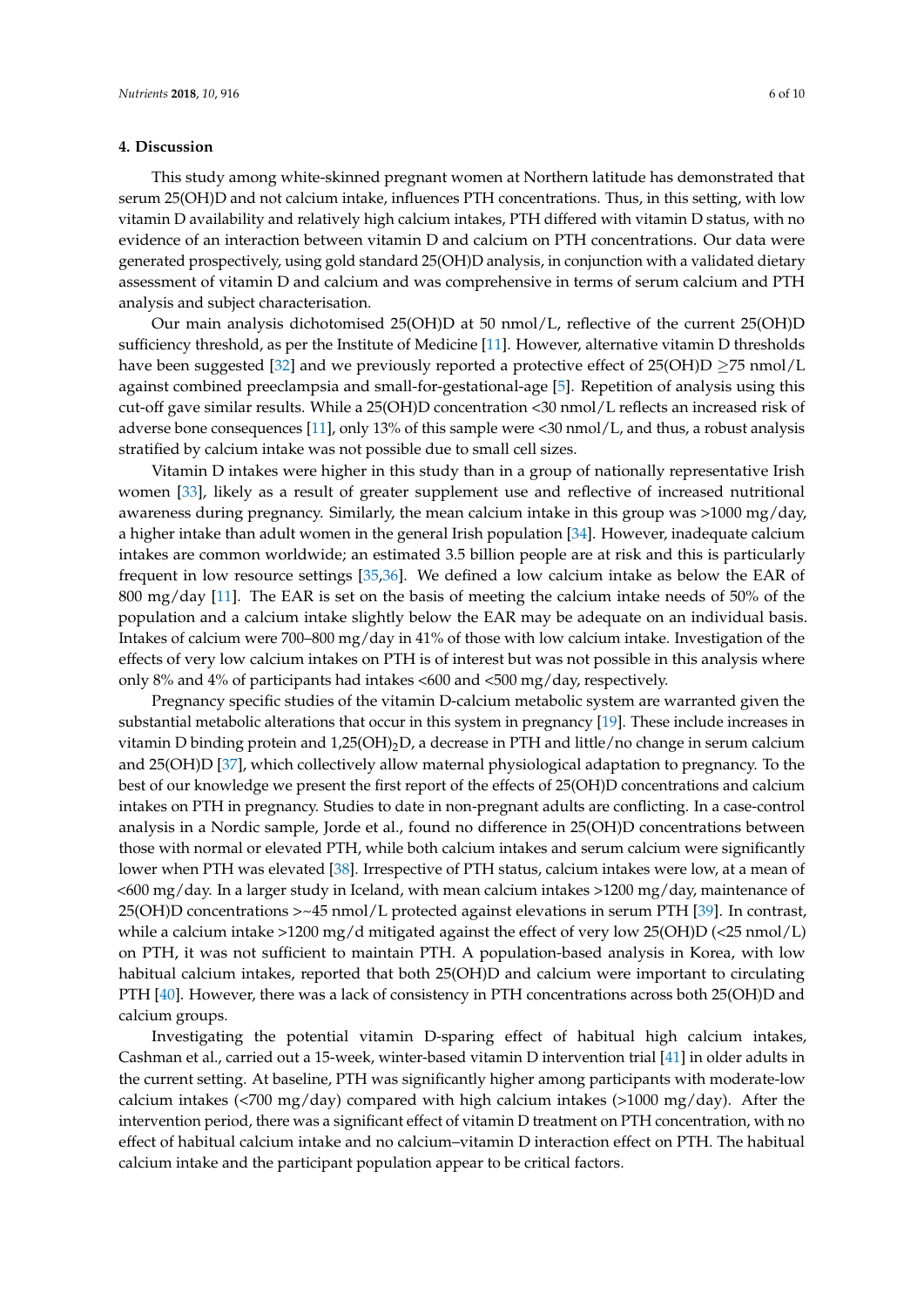Evidence of interplay between the calcium metabolic system and perinatal health is accumulating, and interactions within the calcium metabolic system are of interest in this context [\[37\]](#page-9-16). Regarding skeletal health, Young et al., reported interactive effects of vitamin D and calcium on fetal skeletal development in pregnant adolescents [\[42\]](#page-10-4) and negative synergistic effects of inadequate vitamin D and calcium have been described in rickets [\[43\]](#page-10-5). Calcium supplementation of pregnant Gambian women (vitamin D sufficient but with habitual calcium intakes of  $\sim$ 350 mg/day) did not impact offspring bone but had an unexpected detrimental effect on maternal bone [\[44,](#page-10-6)[45\]](#page-10-7). Postulated by the authors to result from disruption of metabolic adaptation to habitual low intakes, this highlights the complexities of the calcium metabolic system. The vitamin D-calcium metabolic system may also impact other perinatal outcomes. Vitamin D and calcium have been investigated with regards to hypertensive disorders of pregnancy [\[8](#page-8-3)[,9](#page-8-4)[,18\]](#page-8-12) and functional vitamin D deficiency (low 25(OH)D plus elevated PTH), rather than low 25(OH)D alone, may adversely affect gestational blood pressure and preeclampsia [\[24,](#page-9-5)[25\]](#page-9-6). Stress to the calcium metabolic system has also been associated with small-for-gestational-age birth [\[46\]](#page-10-8), although we found an increased risk of small-for-gestational-age in those with functional vitamin D deficiency was attenuated with full confounder adjustment [\[24\]](#page-9-5).

The strengths of this study include use of the gold standard method of CDC-accredited LC/MS-MS for measurement of 25(OH)D. Further, a complete dataset was available for 99% of original trial participants. We did not have intake or status data for other potentially relevant nutrients including phosphorus and magnesium, both of which may influence PTH and the calcium metabolic system [\[47,](#page-10-9)[48\]](#page-10-10). Additionally, vitamin K plays a role in calcium homeostasis and bone health and synergistic effects of vitamin D and vitamin K have been reported [\[49](#page-10-11)[,50\]](#page-10-12). A broader examination of the calcium metabolic system encompassing such nutrients would be of interest. The context of the study should be given due consideration when drawing conclusions. All participants were white, which is relevant given acknowledged differences in vitamin D and PTH between ethnic groups. Specifically, 25(OH)D and PTH concentrations [\[24\]](#page-9-5), as well as the threshold relationship between 25(OH)D and PTH have been reported to differ depending on ethnicity [\[51,](#page-10-13)[52\]](#page-10-14). Future studies should give careful consideration to participant ethnicity, with priority given to conducting studies among women of ethnic minority [\[53\]](#page-10-15). Also, because habitual calcium intakes may impact results, repetition of analysis in pregnant women with low habitual intakes is of interest. This is particularly pertinent given the high prevalence of inadequate calcium intakes worldwide [\[36\]](#page-9-15) and potential metabolic adaptation to high/low habitual calcium intakes. A large study encompassing participants with a wide range of calcium intakes may be of particular benefit in this regard.

## **5. Conclusions**

To conclude, in this group of healthy, white-skinned pregnant women at Northern latitude and with largely sufficient calcium intakes, serum 25(OH)D concentration, but not calcium intake, was important for maintaining PTH concentration.

**Supplementary Materials:** The following are available online at [http://www.mdpi.com/2072-6643/10/7/916/s1,](http://www.mdpi.com/2072-6643/10/7/916/s1) Figure S1: Scatterplot of log parathyroid hormone and 25-hydroxyvitamin D in 142 pregnant women, Figure S2: Scatterplot of 25-hydroxyvitamin D and vitamin D intake in 142 pregnant women.

**Author Contributions:** A.H. and M.E.K. conceptualized and designed the research. M.E.K. and K.D.C. are grant-holders. K.M.O. and Á.H. conducted clinical visits. G.L.J.H., K.M.O. and A.H. conducted biochemical analysis. A.H. conducted statistical analysis. A.H. and M.E.K. wrote the manuscript and M.E.K. was responsible for the final content.

**Funding:** This study was supported by funding from the European Commission under grant agreement 613977 for the ODIN Integrated Project (Food-based solutions for optimal vitamin D nutrition and health throughout the life cycle, [http://www.odin-vitd.eu/\)](http://www.odin-vitd.eu/).

**Acknowledgments:** Sincere thanks to all participants of the study.

**Conflicts of Interest:** The authors declare no conflict of interest.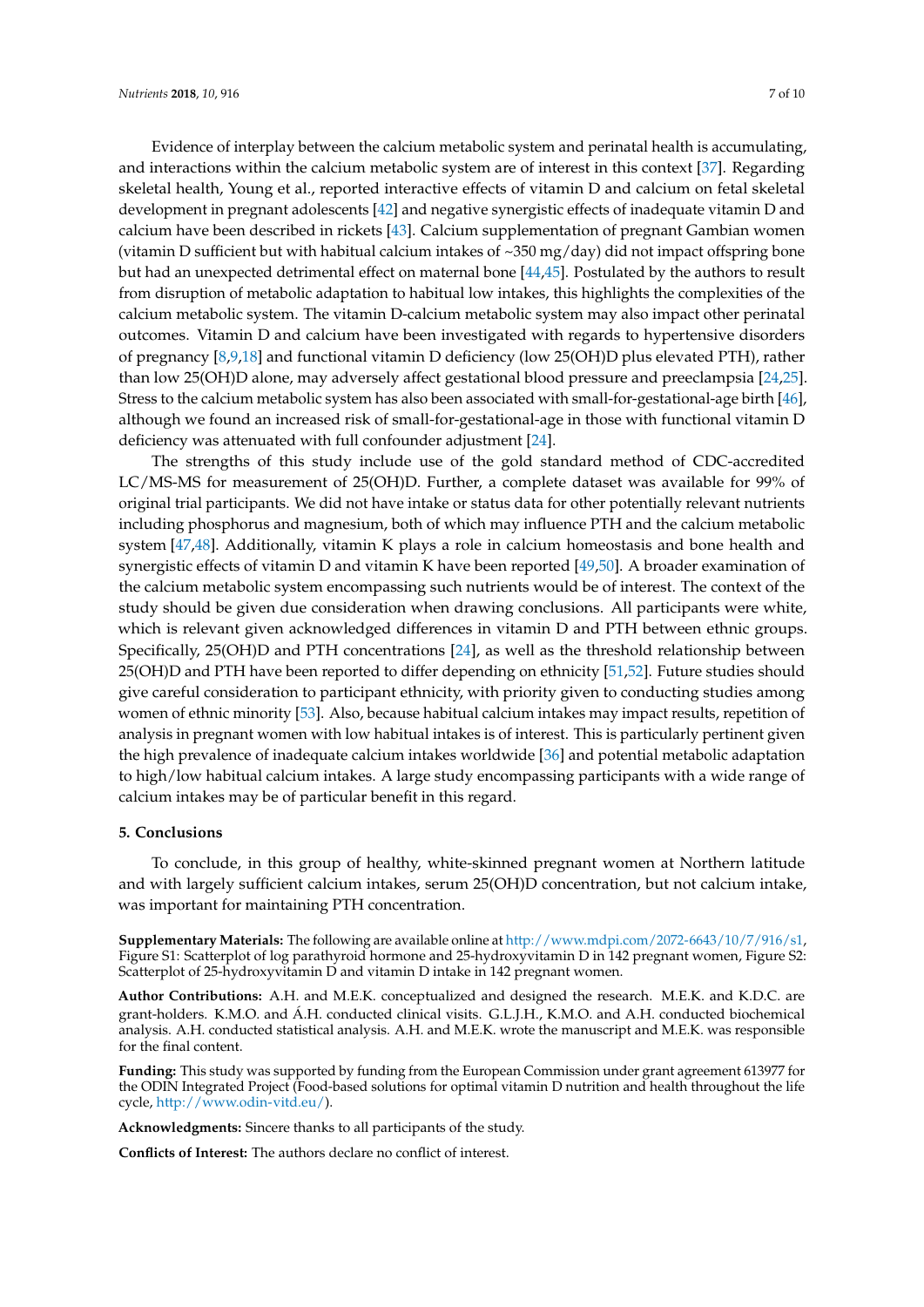# **References**

- <span id="page-8-0"></span>1. Haider, B.A.; Bhutta, Z.A. Multiple-micronutrient supplementation for women during pregnancy. *Cochrane Database Syst. Rev.* **2017**, *4*, CD004905. [\[CrossRef\]](http://dx.doi.org/10.1002/14651858.CD004905.pub5) [\[PubMed\]](http://www.ncbi.nlm.nih.gov/pubmed/28407219)
- <span id="page-8-1"></span>2. Saraf, R.; Morton, S.M.; Camargo, C.A., Jr.; Grant, C.C. Global summary of maternal and newborn vitamin D status—A systematic review. *Matern. Child Nutr.* **2016**, *12*, 647–668. [\[CrossRef\]](http://dx.doi.org/10.1111/mcn.12210) [\[PubMed\]](http://www.ncbi.nlm.nih.gov/pubmed/26373311)
- 3. Vinkhuyzen, A.A.E.; Eyles, D.W.; Burne, T.H.; Blanken, L.M.E.; Kruithof, C.J.; Verhulst, F.; Jaddoe, V.W.; Tiemeier, H.; McGrath, J.J. Prevalence and predictors of vitamin D deficiency based on maternal mid-gestation and neonatal cord bloods: The generation R study. *J. Steroid Biochem. Mol. Biol.* **2016**, *164*, 161–167. [\[CrossRef\]](http://dx.doi.org/10.1016/j.jsbmb.2015.09.018) [\[PubMed\]](http://www.ncbi.nlm.nih.gov/pubmed/26385604)
- 4. Bärebring, L.; Schoenmakers, I.; Glantz, A.; Hulthén, L.; Jagner, A.; Ellis, J.; Bärebring, M.; Bullarbo, M.; Augustin, H. Vitamin D status during pregnancy in a multi-ethnic population-representative Swedish cohort. *Nutrients* **2016**, *8*, 655. [\[CrossRef\]](http://dx.doi.org/10.3390/nu8100655) [\[PubMed\]](http://www.ncbi.nlm.nih.gov/pubmed/27782070)
- <span id="page-8-13"></span>5. Kiely, M.E.; Zhang, J.Y.; Kinsella, M.; Khashan, A.S.; Kenny, L.C. Vitamin D status is associated with uteroplacental dysfunction indicated by pre-eclampsia and small-for-gestational-age birth in a large prospective pregnancy cohort in Ireland with low vitamin D status. *Am. J. Clin. Nutr.* **2016**, *104*, 354–361. [\[CrossRef\]](http://dx.doi.org/10.3945/ajcn.116.130419) [\[PubMed\]](http://www.ncbi.nlm.nih.gov/pubmed/27357092)
- 6. Kiely, M.; O'Donovan, S.M.; Kenny, L.C.; Hourihane, J.O.; Irvine, A.D.; Murray, D.M. Vitamin D metabolite concentrations in umbilical cord blood serum and associations with clinical characteristics in a large prospective mother-infant cohort in Ireland. *J. Steroid Biochem. Mol. Biol.* **2017**, *167*, 162–168. [\[CrossRef\]](http://dx.doi.org/10.1016/j.jsbmb.2016.12.006) [\[PubMed\]](http://www.ncbi.nlm.nih.gov/pubmed/28007533)
- <span id="page-8-2"></span>7. Haggarty, P.; Campbell, D.M.; Knox, S.; Horgan, G.W.; Hoad, G.; Boulton, E.; McNeill, G.; Wallace, A.M. Vitamin D in pregnancy at high latitude in Scotland. *Br. J. Nutr.* **2013**, *109*, 898–905. [\[CrossRef\]](http://dx.doi.org/10.1017/S0007114512002255) [\[PubMed\]](http://www.ncbi.nlm.nih.gov/pubmed/23168244)
- <span id="page-8-3"></span>8. Roth, D.E.; Leung, M.; Mesfin, E.; Qamar, H.; Watterworth, J.; Papp, E. Vitamin D supplementation during pregnancy: State of the evidence from a systematic review of randomised trials. *BMJ* **2017**, *359*, j5237. [\[CrossRef\]](http://dx.doi.org/10.1136/bmj.j5237) [\[PubMed\]](http://www.ncbi.nlm.nih.gov/pubmed/29187358)
- <span id="page-8-4"></span>9. De-Regil, L.M.; Palacios, C.; Lombardo, L.K.; Peña-Rosas, J.P. Vitamin D supplementation for women during pregnancy. *Cochrane Database Syst. Rev.* **2016**, *1*, CD008873.
- <span id="page-8-5"></span>10. Aghajafari, F.; Nagulesapillai, T.; Ronksley, P.E.; Tough, S.C.; O'Beirne, M.; Rabi, D.M. Association between maternal serum 25-hydroxyvitamin D level and pregnancy and neonatal outcomes: Systematic review and meta-analysis of observational studies. *BMJ* **2013**, *346*, f1169. [\[CrossRef\]](http://dx.doi.org/10.1136/bmj.f1169) [\[PubMed\]](http://www.ncbi.nlm.nih.gov/pubmed/23533188)
- <span id="page-8-6"></span>11. Institute of Medicine. *Dietary Reference Intakes for Calcium and Vitamin D*; Ross, A.C., Taylor, C.L., Yaktine, A.L., Valle, H.B.D.V., Eds.; National Academies Press: Washington, DC, USA, 2011; pp. 35–345.
- 12. Nordic Council of Ministers. *Nordic Nutrition Recommendations 2012*, 5th ed.; Narayana Press: Copenhagen, Denmark, 2014.
- <span id="page-8-7"></span>13. European Food Safety Authority. Scientific opinion on dietary reference values for vitamin D. *EFSA J.* **2016**, *14*, 4547.
- <span id="page-8-8"></span>14. O'Callaghan, K.M.; Hennessy, Á.; Hull, G.L.; Healy, K.; Ritz, C.; Kenny, L.C.; Cashman, K.D.; Kiely, M.E. Estimation of the maternal vitamin D intake that maintains circulating 25-hydroxyvitamin D in late gestation at a concentration sufficient to keep umbilical cord sera ≥25–30 nmol/L: A dose-response, double-blind, randomized placebo-controlled trial in pregnant women at northern latitude. *Am. J. Clin. Nutr.* **2018**, *108*, 77–91. [\[PubMed\]](http://www.ncbi.nlm.nih.gov/pubmed/29878035)
- <span id="page-8-9"></span>15. March, K.M.; Chen, N.N.; Karakochuk, C.D.; Shand, A.W.; Innis, S.M.; von Dadelszen, P.; Barr, S.I.; Lyon, M.R.; Whiting, S.J.; Weiler, H.A.; et al. Maternal vitamin  $D_3$  supplementation at 50 µg/d protects against low serum 25-hydroxyvitamin D in infants at 8 wk of age: A randomized controlled trial of 3 doses of vitamin D beginning in gestation and continued in lactation. *Am. J. Clin. Nutr.* **2015**, *102*, 402–410. [\[CrossRef\]](http://dx.doi.org/10.3945/ajcn.114.106385) [\[PubMed\]](http://www.ncbi.nlm.nih.gov/pubmed/26156737)
- <span id="page-8-10"></span>16. Prentice, A. Mining the depths: Metabolic insights into mineral nutrition. *Proc. Nutr. Soc.* **2007**, *66*, 512–521. [\[CrossRef\]](http://dx.doi.org/10.1017/S0029665107005836) [\[PubMed\]](http://www.ncbi.nlm.nih.gov/pubmed/17961272)
- <span id="page-8-11"></span>17. Redmond, J.; Jarjou, L.M.; Zhou, B.; Prentice, A.; Schoenmakers, I. Ethnic differences in calcium, phosphate and bone metabolism. *Proc. Nutr. Soc.* **2014**, *73*, 340–351. [\[CrossRef\]](http://dx.doi.org/10.1017/S0029665114000068) [\[PubMed\]](http://www.ncbi.nlm.nih.gov/pubmed/24621477)
- <span id="page-8-12"></span>18. Hofmeyr, G.J.; Lawrie, T.A.; Atallah, A.N.; Duley, L.; Torloni, M.R. Calcium supplementation during pregnancy for preventing hypertensive disorders and related problems. *Cochrane Database Syst. Rev.* **2014**, *6*, CD001059. [\[CrossRef\]](http://dx.doi.org/10.1002/14651858.CD001059.pub4) [\[PubMed\]](http://www.ncbi.nlm.nih.gov/pubmed/24960615)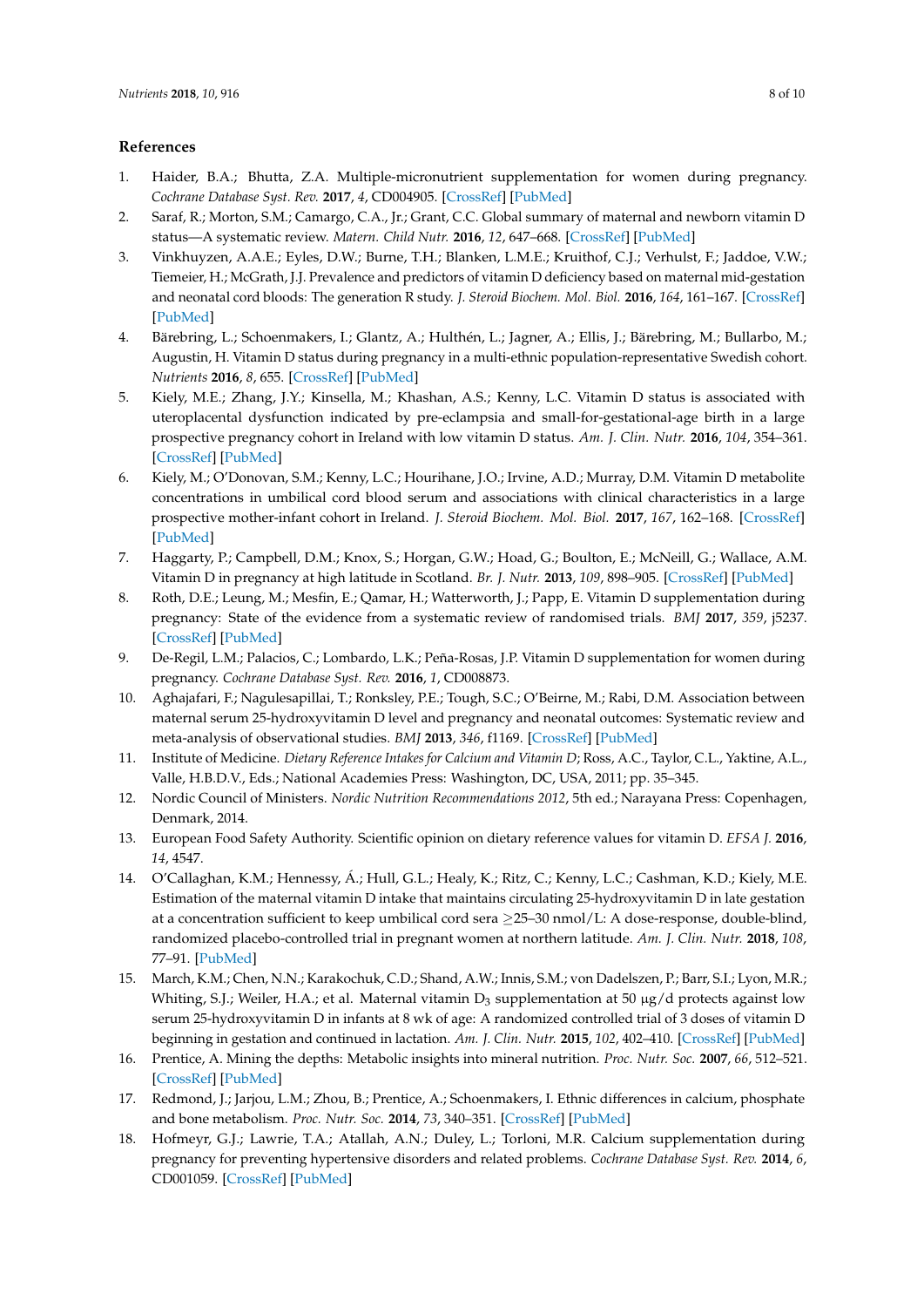- <span id="page-9-0"></span>19. Brannon, P.M.; Picciano, M.F. Vitamin D in pregnancy and lactation in humans. *Annu. Rev. Nutr.* **2011**, *31*, 89–115. [\[CrossRef\]](http://dx.doi.org/10.1146/annurev.nutr.012809.104807) [\[PubMed\]](http://www.ncbi.nlm.nih.gov/pubmed/21756132)
- <span id="page-9-1"></span>20. Møller, U.K.; Streym, S.; Mosekilde, L.; Heickendorff, L.; Flyvbjerg, A.; Frystyk, J.; Jensen, L.T.; Rejnmark, L. Changes in calcitropic hormones, bone markers and insulin-like growth factor I (IGF-I) during pregnancy and postpartum: A controlled cohort study. *Osteoporos Int.* **2013**, *24*, 1307–1320. [\[CrossRef\]](http://dx.doi.org/10.1007/s00198-012-2062-2) [\[PubMed\]](http://www.ncbi.nlm.nih.gov/pubmed/22855199)
- <span id="page-9-2"></span>21. Hamilton, S.A.; McNeil, R.; Hollis, B.W.; Davis, D.J.; Winkler, J.; Cook, C.; Warner, G.; Bivens, B.; McShane, P.; Wagner, C.L. Profound vitamin D deficiency in a diverse group of women during pregnancy living in a sun-rich environment at latitude 32 ◦N. *Int. J. Endocrinol.* **2010**, 917428. [\[CrossRef\]](http://dx.doi.org/10.1155/2010/917428) [\[PubMed\]](http://www.ncbi.nlm.nih.gov/pubmed/21197089)
- <span id="page-9-3"></span>22. Prentice, A. Vitamin D deficiency: A global perspective. *Nutr. Rev.* **2008**, *66*, S153–S164. [\[CrossRef\]](http://dx.doi.org/10.1111/j.1753-4887.2008.00100.x) [\[PubMed\]](http://www.ncbi.nlm.nih.gov/pubmed/18844843)
- <span id="page-9-4"></span>23. Lips, P. Vitamin D deficiency and secondary hyperparathyroidism in the elderly: Consequences for bone loss and fractures and therapeutic implications. *Endocr. Rev.* **2001**, *22*, 477–501. [\[CrossRef\]](http://dx.doi.org/10.1210/edrv.22.4.0437) [\[PubMed\]](http://www.ncbi.nlm.nih.gov/pubmed/11493580)
- <span id="page-9-5"></span>24. Hemmingway, A.; Kenny, L.C.; Malvisi, L.; Kiely, M.E. Exploring the concept of functional vitamin D deficiency in pregnancy: impact of the interaction between 25-hydroxyvitamin D and parathyroid hormone on perinatal outcomes. *Am. J. Clin. Nutr* **2018**, in press.
- <span id="page-9-6"></span>25. Scholl, T.O.; Chen, X.; Stein, T.P. Vitamin D, secondary hyperparathyroidism, and preeclampsia. *Am. J. Clin. Nutr.* **2013**, *98*, 787–793. [\[CrossRef\]](http://dx.doi.org/10.3945/ajcn.112.055871) [\[PubMed\]](http://www.ncbi.nlm.nih.gov/pubmed/23885046)
- <span id="page-9-7"></span>26. Cashman, K.D.; Hill, T.R.; Lucey, A.J.; Taylor, N.; Seamans, K.M.; Muldowney, S.; Fitzgerald, A.P.; Flynn, A.; Barnes, M.S.; Horigan, G.; et al. Estimation of the dietary requirement for vitamin D in healthy adults. *Am. J. Clin. Nutr.* **2008**, *88*, 1535–1542. [\[CrossRef\]](http://dx.doi.org/10.3945/ajcn.2008.26594) [\[PubMed\]](http://www.ncbi.nlm.nih.gov/pubmed/19064513)
- 27. Cashman, K.D.; Wallace, J.M.; Horigan, G.; Hill, T.R.; Barnes, M.S.; Lucey, A.J.; Bonham, M.P.; Taylor, N.; Duffy, E.M.; Seamans, K.; et al. Estimation of the dietary requirement for vitamin D in free-living adults ≥64 y of age. *Am. J. Clin. Nutr.* **2009**, *89*, 1366–1374. [\[CrossRef\]](http://dx.doi.org/10.3945/ajcn.2008.27334) [\[PubMed\]](http://www.ncbi.nlm.nih.gov/pubmed/19297462)
- 28. Mortensen, C.; Damsgaard, C.T.; Hauger, H.; Ritz, C.; Lanham-New, S.A.; Smith, T.J.; Hennessy, Á.; Dowling, K.; Cashman, K.D.; Kiely, M.; et al. Estimation of the dietary requirement for vitamin D in white children aged 4–8 y: A randomized, controlled, dose-response trial. *Am. J. Clin. Nutr.* **2016**, *104*, 1310–1317. [\[CrossRef\]](http://dx.doi.org/10.3945/ajcn.116.136697) [\[PubMed\]](http://www.ncbi.nlm.nih.gov/pubmed/27733403)
- <span id="page-9-8"></span>29. Smith, T.J.; Tripkovic, L.; Damsgaard, C.T.; Molgaard, C.; Ritz, C.; Wilson-Barnes, S.L.; Dowling, K.G.; Hennessy, Á.; Cashman, K.D.; Kiely, M.; et al. Estimation of the dietary requirement for vitamin D in adolescents aged 14–18 y: A dose-response, double-blind, randomized placebo-controlled trial. *Am. J. Clin. Nutr.* **2016**, *104*, 1301–1309. [\[CrossRef\]](http://dx.doi.org/10.3945/ajcn.116.138065) [\[PubMed\]](http://www.ncbi.nlm.nih.gov/pubmed/27655438)
- <span id="page-9-9"></span>30. Kiely, M.; Collins, A.; Lucey, A.J.; Andersen, R.; Cashman, K.D.; Hennessy, Á. Development, validation and implementation of a quantitative food frequency questionnaire to assess habitual vitamin D intake. *J. Hum. Nutr. Diet.* **2016**, *29*, 495–504. [\[CrossRef\]](http://dx.doi.org/10.1111/jhn.12348) [\[PubMed\]](http://www.ncbi.nlm.nih.gov/pubmed/26778044)
- <span id="page-9-10"></span>31. Goltzman, D. *Approach to Hypercalcemia*; de Groot, L.J., Chrousos, G., Dungan, K., Eds.; Endotext: South Dartmouth, MA, USA, 2016.
- <span id="page-9-11"></span>32. Holick, M.F.; Binkley, N.C.; Bischoff-Ferrari, H.A.; Gordon, C.M.; Hanley, D.A.; Heaney, R.P.; Murad, M.H.; Weaver, C.M.; Endocrine Society. Evaluation, treatment, and prevention of vitamin D deficiency: An Endocrine Society clinical practice guideline. *J. Clin. Endocrinol. Metab.* **2011**, *96*, 1911–1930. [\[CrossRef\]](http://dx.doi.org/10.1210/jc.2011-0385) [\[PubMed\]](http://www.ncbi.nlm.nih.gov/pubmed/21646368)
- <span id="page-9-12"></span>33. Black, L.J.; Walton, J.; Flynn, A.; Cashman, K.D.; Kiely, M. Small increments in vitamin D intake by Irish adults over a decade show that strategic initiatives to fortify the food supply are needed. *J. Nutr.* **2015**, *145*, 969–976. [\[CrossRef\]](http://dx.doi.org/10.3945/jn.114.209106) [\[PubMed\]](http://www.ncbi.nlm.nih.gov/pubmed/25761500)
- <span id="page-9-13"></span>34. Irish University Nutrition Alliance. National Adult Nutrition Survey: Summary Report, 2011. National Food Consumption Surveys in Ireland. 2011. Available online: <https://www.iuna.net/surveyreports> (accessed on 1 June 2018).
- <span id="page-9-14"></span>35. Joy, E.J.; Ander, E.L.; Young, S.D.; Black, C.R.; Watts, M.J.; Chilimba, A.D.; Chilima, B.; Siyame, E.W.; Kalimbira, A.A.; Hurst, R.; et al. Dietary mineral supplies in Africa. *Physiol. Plant* **2014**, *151*, 208–229. [\[CrossRef\]](http://dx.doi.org/10.1111/ppl.12144) [\[PubMed\]](http://www.ncbi.nlm.nih.gov/pubmed/24524331)
- <span id="page-9-15"></span>36. Kumssa, D.B.; Joy, E.J.; Ander, E.L.; Watts, M.J.; Young, S.D.; Walker, S.; Broadley, M.R. Dietary calcium and zinc deficiency risks are decreasing but remain prevalent. *Sci. Rep.* **2015**, *5*, 10974. [\[CrossRef\]](http://dx.doi.org/10.1038/srep10974) [\[PubMed\]](http://www.ncbi.nlm.nih.gov/pubmed/26098577)
- <span id="page-9-16"></span>37. Kiely, M.; Hemmingway, A.; O'Callaghan, K.M. Vitamin D in pregnancy: current perspectives and future directions. *Ther. Adv. Musculoskelet. Dis.* **2017**, *9*, 145–154. [\[CrossRef\]](http://dx.doi.org/10.1177/1759720X17706453) [\[PubMed\]](http://www.ncbi.nlm.nih.gov/pubmed/28620423)